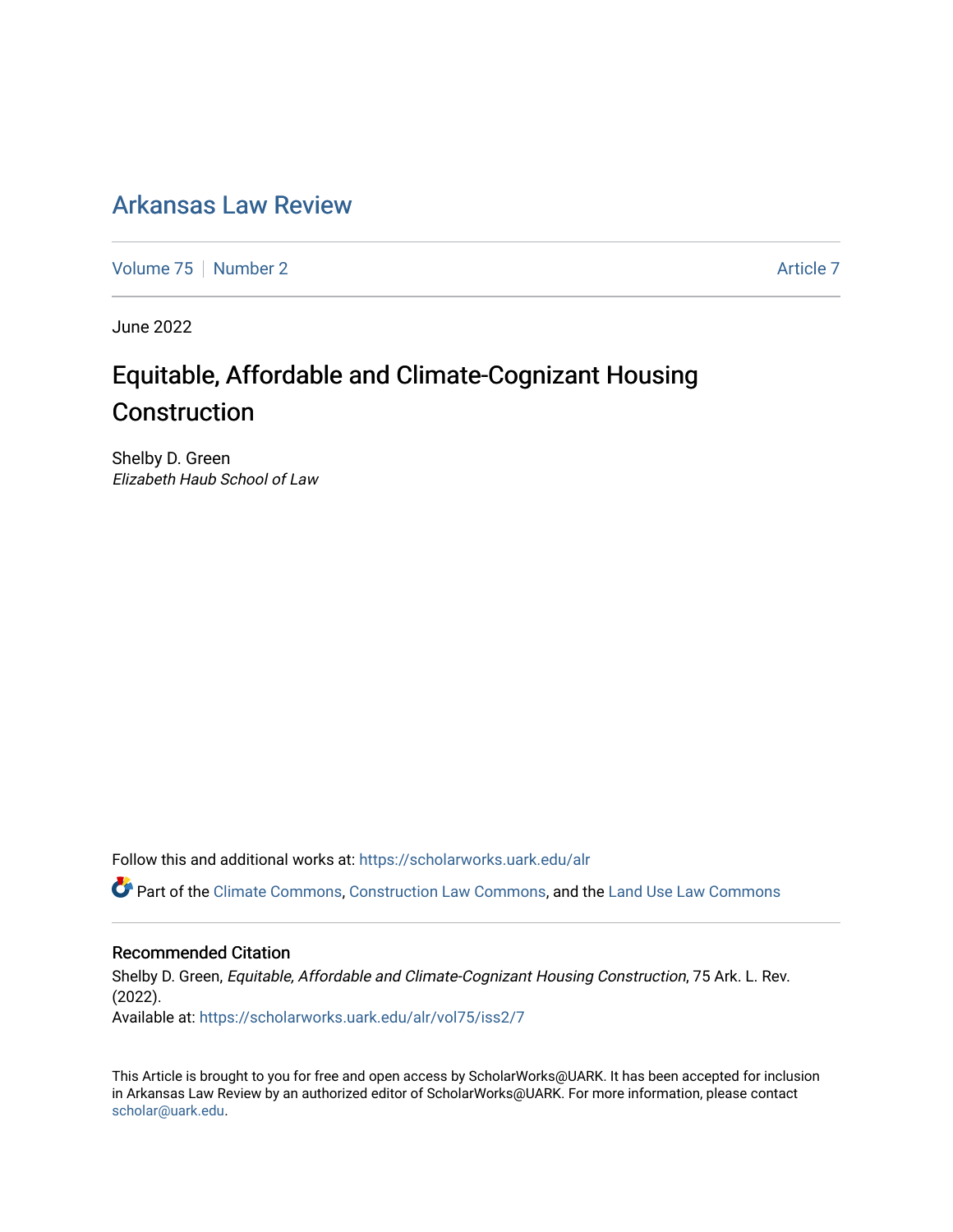## **EQUITABLE, AFFORDABLE AND CLIMATE-COGNIZANT HOUSING CONSTRUCTION**

#### Shelby D. Green\*

### **I. THE OMENS FROM CLIMATE CHANGE**

The almost universal sentiment by a growing body of physical and social scientists is that climate change—with its floods, drought, heat, and cold—portend losses of life, communities, property, and the rhythms of living. $<sup>1</sup>$  Some are</sup> more vulnerable to these impacts than others: individuals and the poor, who through official government policy and self-interest in the housing markets, have been relegated to live in poorlyconstructed and poorly-placed structures—in the wake of ocean surges; in the path of strong winds; near hazardous and noxious facilities; stranded in urban heat islands. $2$  Failing to heed climate change omens will lead to a world fundamentally different and unsustainable for basic human values, for basic physical needs, for how we stay warm, how we obtain food and water, how and where we live, travel, and interact.

Our current land use policy and patterns are precariously out of sync with the ecological trends of the natural world and the evolving notions of equity and fairness. Wisely, we are reassessing the effects of historic discriminatory land use policy and embracing a new urban design concept—"one that if not

<sup>\*</sup> Susan Taxin Baer '85 Faculty Scholar and Professor of Law, Elisabeth Haub School of Law, White Plains, N.Y.

<sup>1</sup>*. World Faces 'Climate Apartheid' Risk, 120 More Million in Poverty: UN Expert*, UN NEWS (June 25, 2019), [https://perma.cc/W78Y-HPJF].

<sup>2.</sup> Urban heat islands arise from urban micro-climates, when naturally vegetated surfaces are replaced with impervious surfaces that absorb, retain, and reradiate energy, sickening those trapped in their small living spaces. *See* EVYATAR ERELL ET AL., URBAN MICROCLIMATE: DESIGNING THE SPACES BETWEEN BUILDINGS 67-68, 72-74 (2011); *Reduce Urban Heat Island Effect*, EPA, [https://perma.cc/5NAN-JMV8] (last visited Mar. 18, 2022).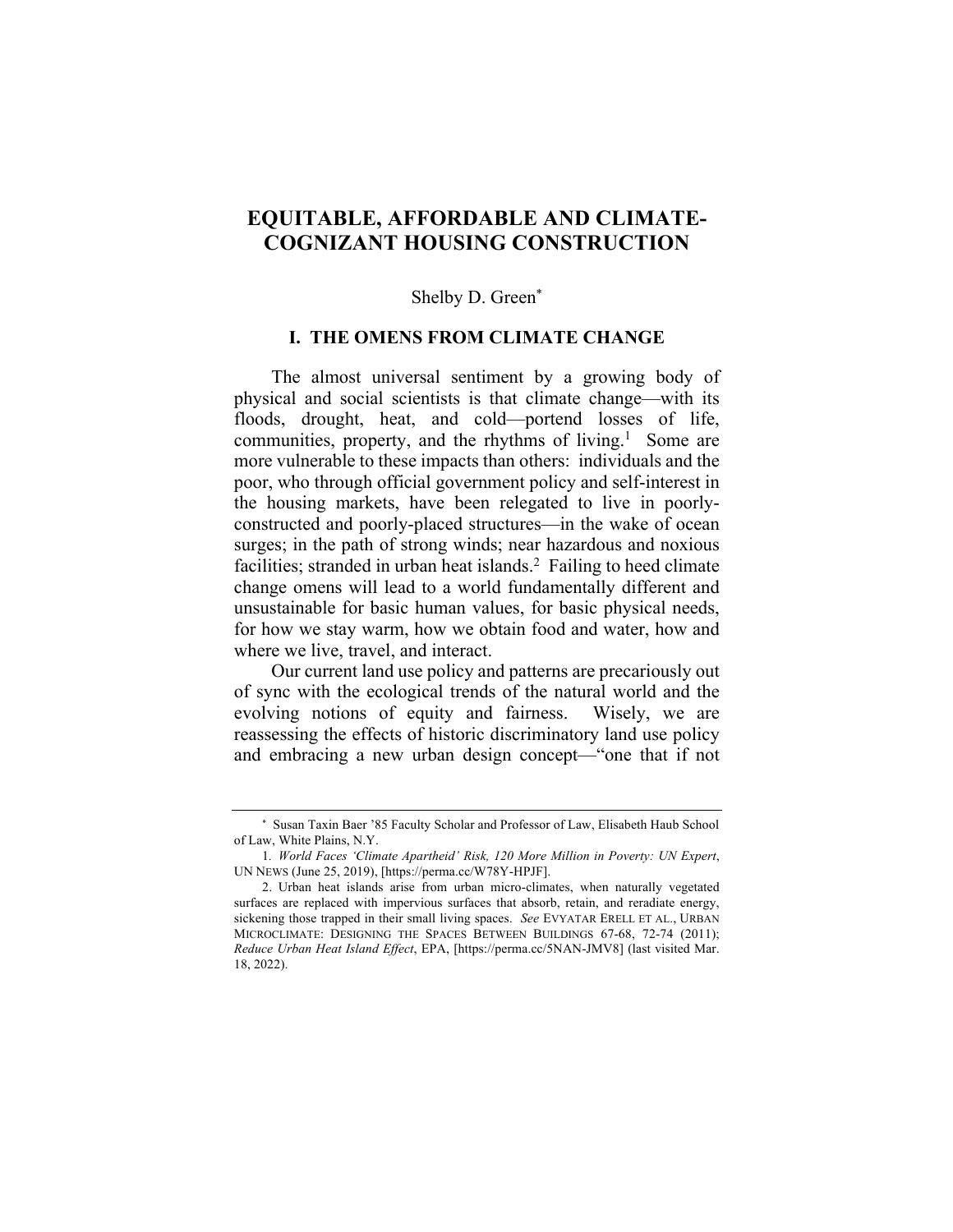*climate-determinist*, is *climate-cognizant*."3 We are seeing that safe and inviting communities are the claim of all, and land use policy should not by intention or effect operate to exclude on account of race, ethnicity, or socio-economic status. We are seeing that the impacts from the built environment and the natural environment can be reconciled in a way that shows regard for climate and social equity.

In this Article, I recount some of the history of unwise and improvident land use policy and practices that have led to gross inequities and to the climate-exposed state, not only in terms of where people were assigned spaces to live, but how. I go on to suggest that communities should be designed with intent, with regard for the threats of climate change as well as accessibility to those historically excluded.

## **II. DISPARITIES IN ACCESS TO AND QUALITY OF HOUSING**

#### **A. The State of Housing**

Housing is not just a physical thing, but significantly, a social, economic, and political construct. Good and ample housing is essential to individual thriving and enrichment, family cohesion, autonomy, and economic security. Poor and inaccessible housing means demoralization, bad health, wealth barriers, and family dysfunction. The disparities between those with good and ample housing and those who face poor or inaccessible housing is quite stark. Society's poorly housed have been relegated, physically and metaphorically, to the bottom strata of the socio-economic ladder. While the rates of homeownership have been rising in recent years, the disparity in rates between whites and people of color remains substantial, by nearly 30%.4 The disparities in housing opportunities stem from cost, supply, quality, and location of housing.

<sup>3.</sup> Shelby D. Green, *Zoning Neighborhoods for Resilience: Drivers, Tools and Impacts*, 28 FORDHAM ENV'T. L. REV. 41, 43 (2016).

<sup>4.</sup> JOINT CTR. FOR HOUS. STUD. HARV. UNIV., THE STATE OF THE NATION'S HOUSING 3 (2021).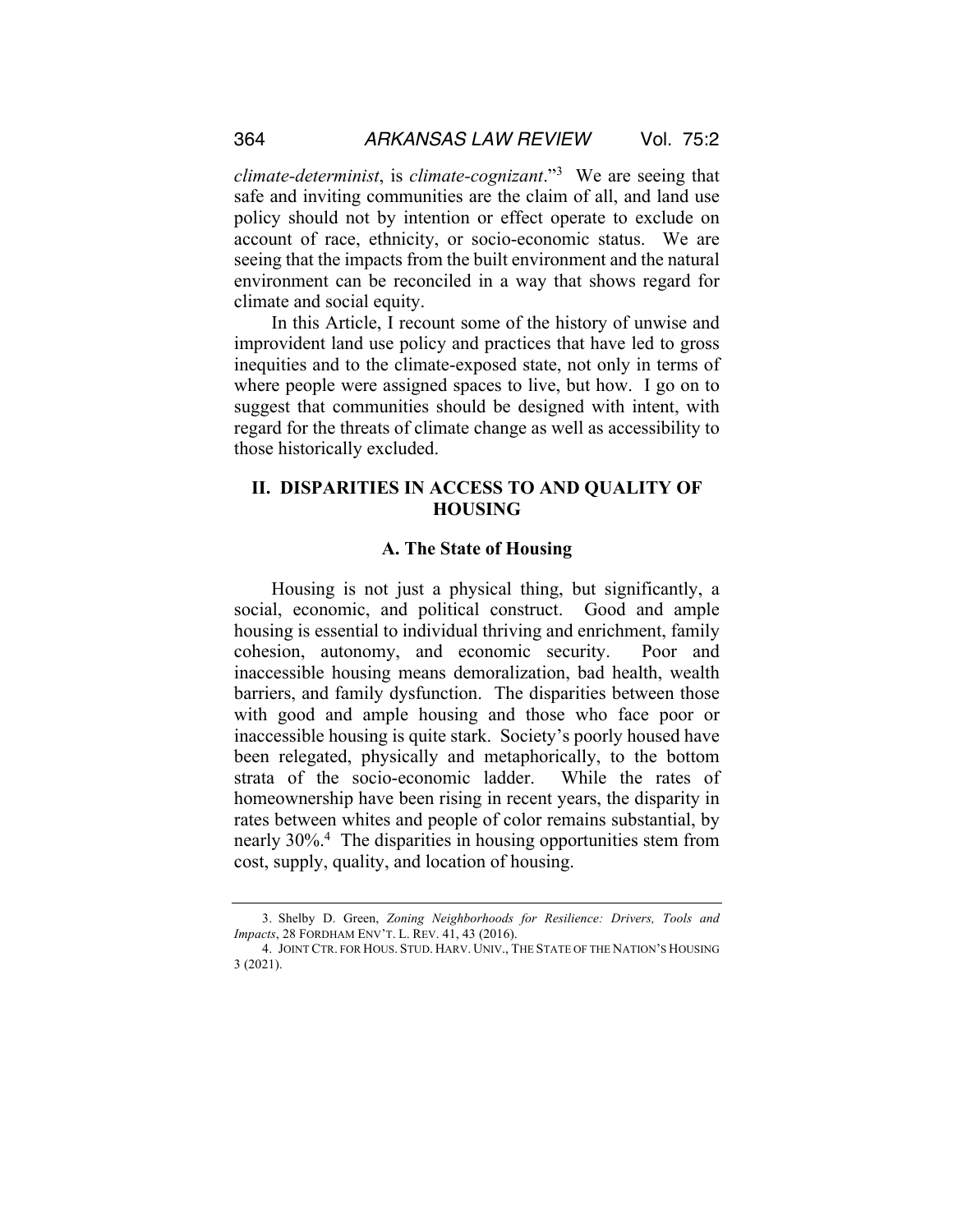#### *1. Cost and Supply*

Over 36 million households are housing-cost-burdened, that is, paying more than  $30\%$  of income on shelter.<sup>5</sup> The median price of a home in the country is nearly \$350,000, and mortgage interest rates are rising, now just under 4%.<sup>6</sup> There is a shortage in the number of available housing units ranging from 2.5 to 3.3 million, and this shortage is persistent.<sup>7</sup> This leaves a significant cohort of households vulnerable to the impacts of economic conditions and climate change.

#### *2. Quality and Location*

The housing shortage exists not only in terms of the number of units relative to the number of households seeking housing but also in terms of quality.<sup>8</sup> By official government policy and private practices, certain populations were relegated to the most undesirable parts of communities. After Hurricane Sandy, it was determined that many of the homes ravaged by the storm were poorly constructed public housing units built on the cheapest land and in the path of ocean surges.<sup>9</sup> In New Orleans, during Hurricane Katrina, those homes overwhelmed by the flooding from the lake were those in the "bottoms," an area below sea level; they were built there because the land was cheap and the area was segregated.10

<sup>5</sup>*. 2020 State of the Nation's Housing Report*, HABITAT FOR HUMAN., [https://perma.cc/F7LG-BVZL] (last visited Mar. 17, 2022); JOINT CTR. FOR HOUS. STUD. HARV. UNIV., *supra* note 4, at 4.

<sup>6.</sup> Ann Carrns, *Rising Mortgage Rates Add to the Challenge of Buying a House*, N.Y. TIMES (Feb. 18, 2022), [https://perma.cc/4TKP-X3VT].

<sup>7.</sup> SAM KHATER ET AL., FREDDIE MAC, THE MAJOR CHALLENGE OF INADEQUATE U.S. HOUSING SUPPLY 6 (2018), [https://perma.cc/2MAE-KTYF].

<sup>8</sup>*. Id.* at 7-8.

<sup>9.</sup> Shelby D. Green, *Building Resilient Communities in the Wake of Climate Change While Keeping Affordable Housing Safe from Sea Changes in Nature and Policy*, 54 WASHBURN L.J. 527, 539 (2015); FURMAN CTR. & MOELIS INST., SANDY'S EFFECTS ON HOUSING IN NEW YORK CITY 4-5 (2013), [https://perma.cc/62TT-NBPR]; HURRICANE SANDY REBUILDING TASK FORCE, HURRICANE SANDY REBUILDING STRATEGY 89 (2013), [https://perma.cc/YS3G-ZS4B].

<sup>10</sup>*. See* Green, *supra* note 9, at 533, 540; Juliette Landphair, *"The Forgotten People of New Orleans": Community, Vulnerability, and the Lower Ninth Ward*, 94 J. AM. HISTORY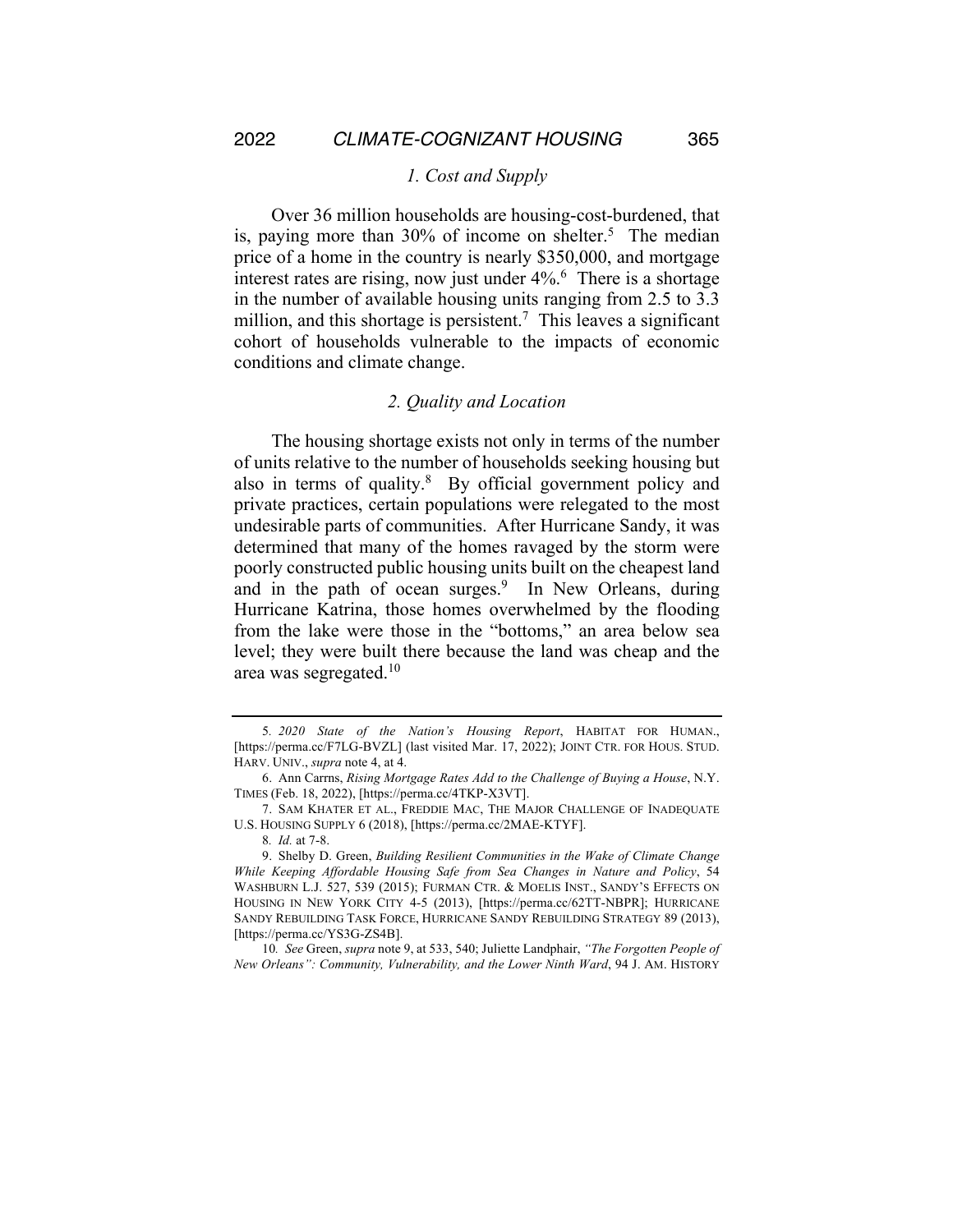Low-income and minority populations are more likely to live in deteriorating and unhealthy tumble-down housing, $11$  with lead paint, asbestos, mold, and mildew.12 Poorer communities are disproportionately located near industrial and waste-disposal sites<sup>13</sup> and disproportionately exposed to indirect contamination risks from noxious air emissions, residual contaminated sediments, and debris disposal, which is often associated with flooding caused by extreme precipitation.<sup>14</sup>

Additionally, poorer communities are less likely to have access to parks and green spaces.<sup>15</sup> They have fewer trees than wealthier communities,<sup>16</sup> and they have more highways running through them.<sup>17</sup> As the poor more often live in housing without

11*. See* S. Burlington Cnty. NAACP v. Mt. Laurel Twp., 336 A.2d 713, 727-28 (N.J. 1975) (discussing the lack of affordable housing for low-income families in New Jersey).

12*. See* James Krieger & Donna Higgins, *Housing and Health: Time Again for Public Health Action*, 92:5 AM. J. PUB. HEALTH 758-68 (2002), [https://perma.cc/8VZY-JGL7].

<sup>837, 838-39 (2007);</sup> Emily Eisenhauer, Socio-ecological Vulnerability to Climate Change in South Florida (Mar. 26, 2014) (Dissertation, Florida International University) (available at [https://perma.cc/VFL4-VEJV]). Even as laudable philanthropic efforts emerged to right the historic wrongs, residents of the Lower Ninth Ward were yet victims of their poverty when new green housing was poorly constructed. *See* Judith Keller, *How Brad Pitt's Green Housing Dream Became a Nightmare*, GREEN BLDG. ADVISOR (Feb. 15, 2022), [https://perma.cc/YG8Z-SCZU].

<sup>13.</sup> ROBERT BULLARD ET AL., UNITED CHURCH OF CHRIST, TOXIC WASTES AND RACE AT TWENTY: 1987-2007 52-53 (2007); JAMES P. LESTER ET AL., ENVIRONMENTAL INJUSTICE IN THE UNITED STATES: MYTHS AND REALITIES 57-60 (2001) (finding that exposure to environmental risk is correlated with race and class); NAT'L ACAD. OF PUB. ADMIN., ADDRESSING COMMUNITY CONCERNS: HOW ENVIRONMENTAL JUSTICE RELATES TO LAND USE PLANNING AND ZONING 31-32 (2003) (concluding that undesirable land uses are disproportionately located in minority neighborhoods); Jim Erickson, *Targeting Minority, Low-income Neighborhoods for Hazardous Waste Sites*, MICH. NEWS: UNIV. OF MICH. (Jan. 19, 2017), [https://perma.cc/4PSF-FSMA].

<sup>14</sup>*. See* U.S. GLOBAL CHANGE RSCH PROGRAM, IMPACTS, RISKS, AND ADAPTATION IN THE UNITED STATES: FOURTH NATIONAL CLIMATE ASSESSMENT, VOLUME II 451 (David Reidmiller et al. eds., 2018).

<sup>15</sup>*. See* Emma Zehner, *A Sustainable Recovery*: *How Green Strategies Can Help Small Cities Confront Climate Change, COVID-19, and Systemic Racism*, LAND LINES, Oct. 2021, at 34, 35.

<sup>16.</sup> Ian Leahy & Yaryna Serkez, *Since When Have Trees Existed Only for Rich Americans?*, N.Y. TIMES, [https://perma.cc/LS7Q-TF6M] (last visited Mar. 18, 2022).

<sup>17</sup>*. See* Kathleen McCormick, *How Urban Highway Removal is Changing Our Cities*, LAND LINES, April 2020, at 22, 24.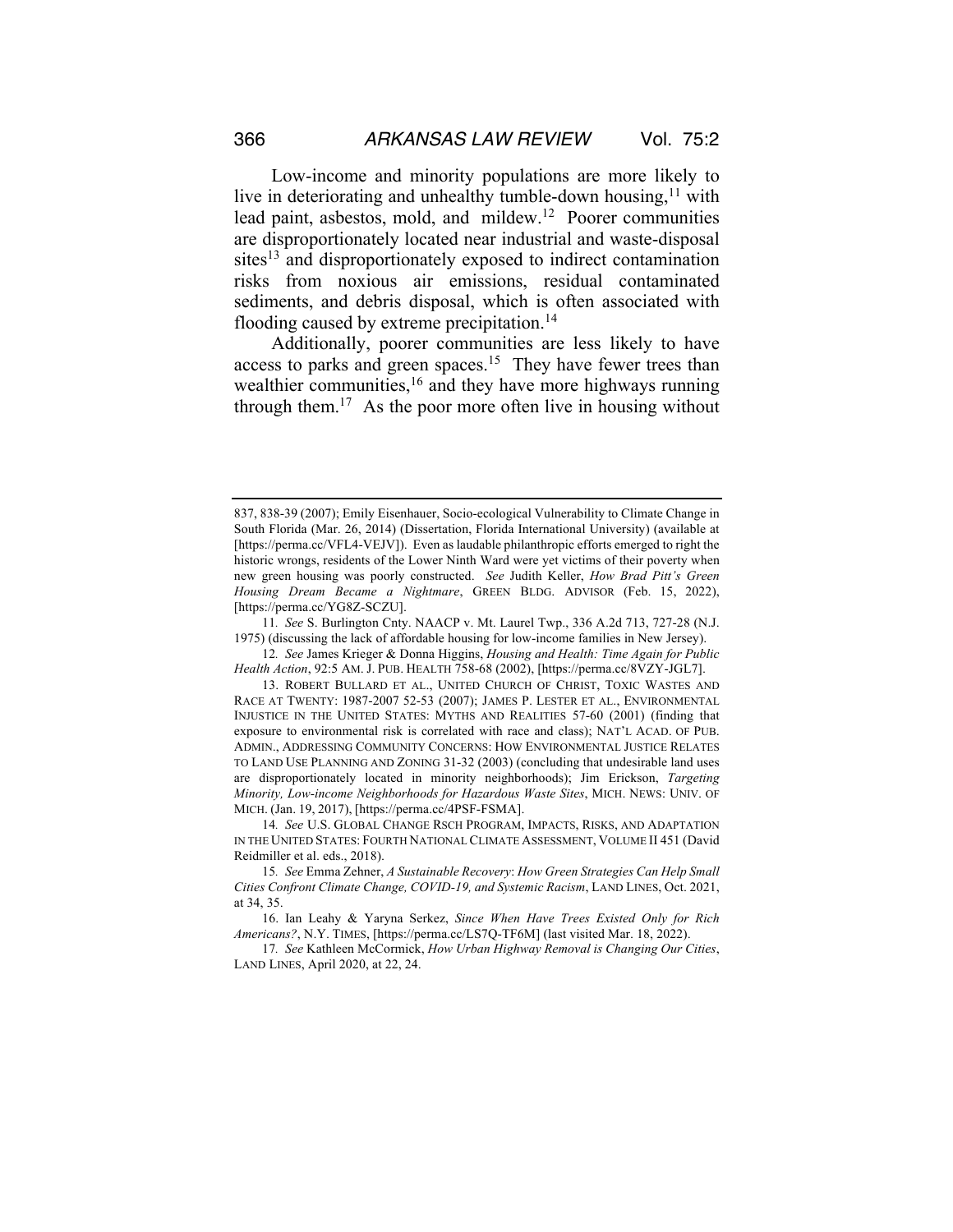modern systems for heating and cooling, they suffer disproportionately from the urban-heat-island effect.<sup>18</sup>

#### **B. Creating and Destroying Communities by Design**

Desolate, dangerous, and dilapidated housing did not just happen. This design was created by government policy, racial zoning, and private discriminatory practices.

#### *1. Federal Roads That Severed Communities*

In the middle of the last century, the federal government began pouring billions of dollars into highway construction.<sup>19</sup> Multi-lane highways ran through city neighborhoods, uprooted thousands of individuals, and obliterated entire communities, destroying much scenic beauty along the way, sometimes just to save an extra five miles per hour of speed on a curve or smooth the way for truck traffic.<sup>20</sup> Only the Transportation Act of  $1966^{21}$ slowed, but could not halt, the steam rollers. There, Congress declared as national policy "that special effort should be made to preserve the natural beauty of the countryside and public park and recreation lands, wildlife and waterfowl refuges, and historic sites,"<sup>22</sup> and no funds for building roads could be appropriated until their impacts had been evaluated. Despite the directive, governments still tried to build highways in the most inconceivable places, like right through the middle of urban parks.23

## *2. Government Help for Homeowners, but not Renters*

<sup>18.</sup> Michael Waters, *Heat Waves Hurt Communities of Color the Most*, OUTLINE (July 11, 2018, 3:30 PM), [https://perma.cc/F3W7-A3UY].

<sup>19</sup>*. See* Bruce Seely, *A Republic Bound Together*, WILSON Q., Winter 1993, at 19, 32- 35.

<sup>20</sup>*. See id.* at 37.

<sup>21.</sup> Department of Transportation Act, Pub. L. No. 89-670, § 4(f), 80 Stat. 931, 934 (1966) (current version at 49 U.S.C. § 303).

<sup>22.</sup> 49 U.S.C. § 303.

<sup>23</sup>*. See, e.g.*, Citizens to Preserve Overton Park, Inc. v. Volpe, 401 U.S. 402, 406 (1971).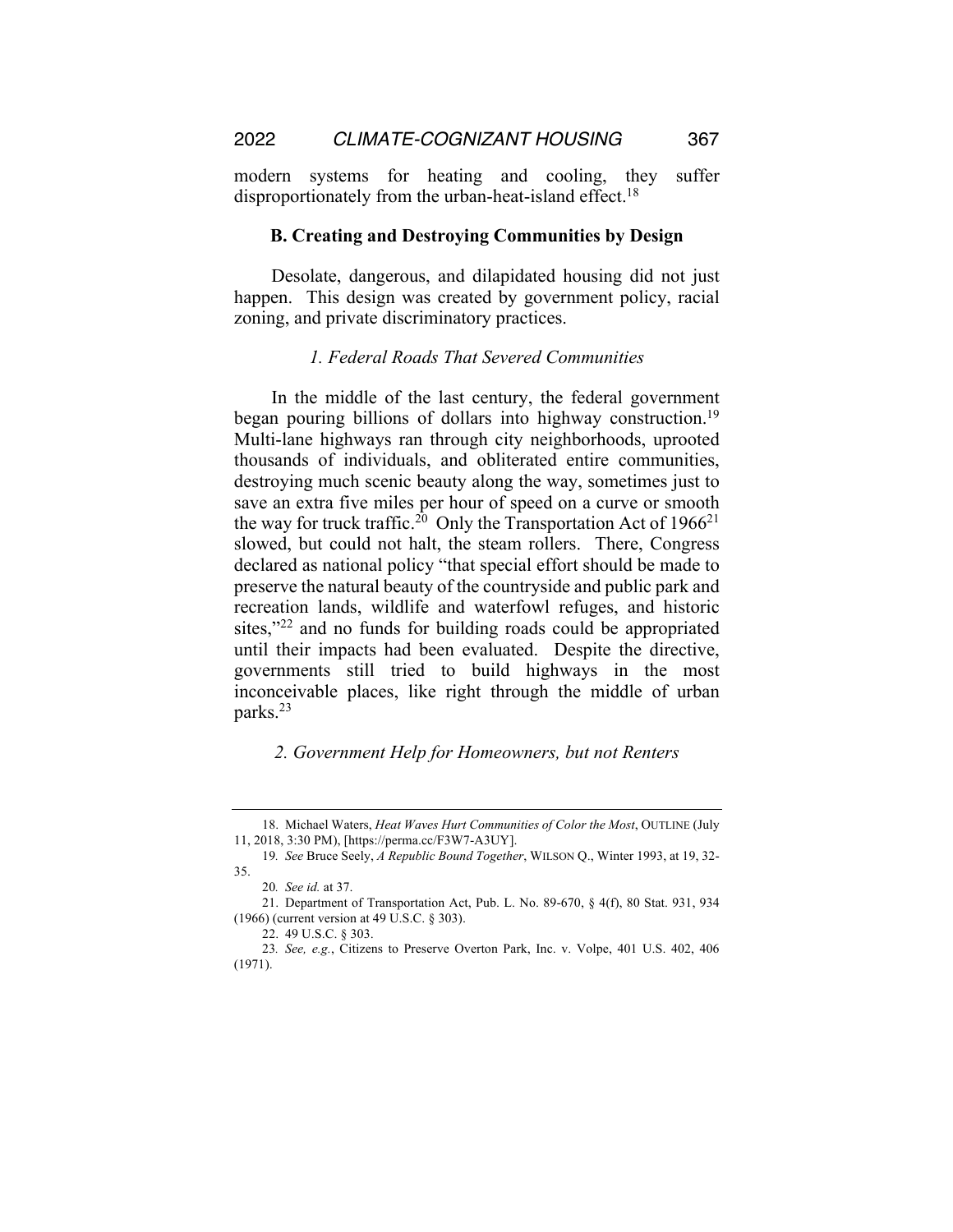Tax policies—the deduction of mortgage interest from gross income and the exclusion of up to \$500,000 in gains on the sale of a home—have made it cheaper to buy a house in the suburbs than to rent in a walk-up in the city.<sup>24</sup> The federal government spends more than \$450 billion annually on tax expenditures and loan commitments to subsidize single-family homeownership, an achievement largely denied to people of color.25

## *3. Renewing by Removal*

The Urban Renewal program promised to "renew" urban communities by clearing blighted areas and building new housing.<sup>26</sup> But the erstwhile slums became luxury apartment houses, government buildings, and office towers. In the end, the poor lost more housing than they gained.<sup>27</sup> Before the dust settled, more than 700,000 families, primarily low-income and minority, were displaced by urban renewal and highways.<sup>28</sup> The removal only stopped with the Housing and Community Development Act of 1974, which substituted block grants to cities to build communities other than by slum clearance.<sup>29</sup> The areas cleared, although cast as "blighted," were home to many.

#### *4. Discriminatory Lending Policy*

Until it was outlawed by the Fair Housing Act of  $1968$ ,  $30$ government-regulated lenders openly engaged in the practice of "redlining"—actually drawing red lines around neighborhoods on a map, beyond which they would not lend on account of the race of the inhabitants, no matter how creditworthy the prospective

<sup>24.</sup> *Key Elements of the U.S. Tax System: What are the Tax Benefits of Homeownership?*, TAX POL'Y CTR. (May 2020), [https://perma.cc/5WY4-96PR].

<sup>25</sup>*. See* SMART GROWTH AM., FEDERAL INVOLVEMENT IN REAL ESTATE: A CALL FOR EXAMINATION, iii (2013), [https://perma.cc/2WCE-LE2Q].

<sup>26</sup>*. See* JOHN R. LOGAN & HARVEY L. MOLOTCH, URBAN FORTUNES: THE POLITICAL ECONOMY OF PLACE 167 (1987).

<sup>27</sup>*. See id.* at 167-69.

<sup>28.</sup> BERNARD J. FRIEDEN & LYNNE B. SAGALYN, DOWNTOWN, INC.: HOW AMERICA REBUILDS CITIES 29 (rev. ed. 1991).

<sup>29</sup>*. See* 42 U.S.C. § 5301.

<sup>30</sup>*. See* 42 U.S.C. § 3605.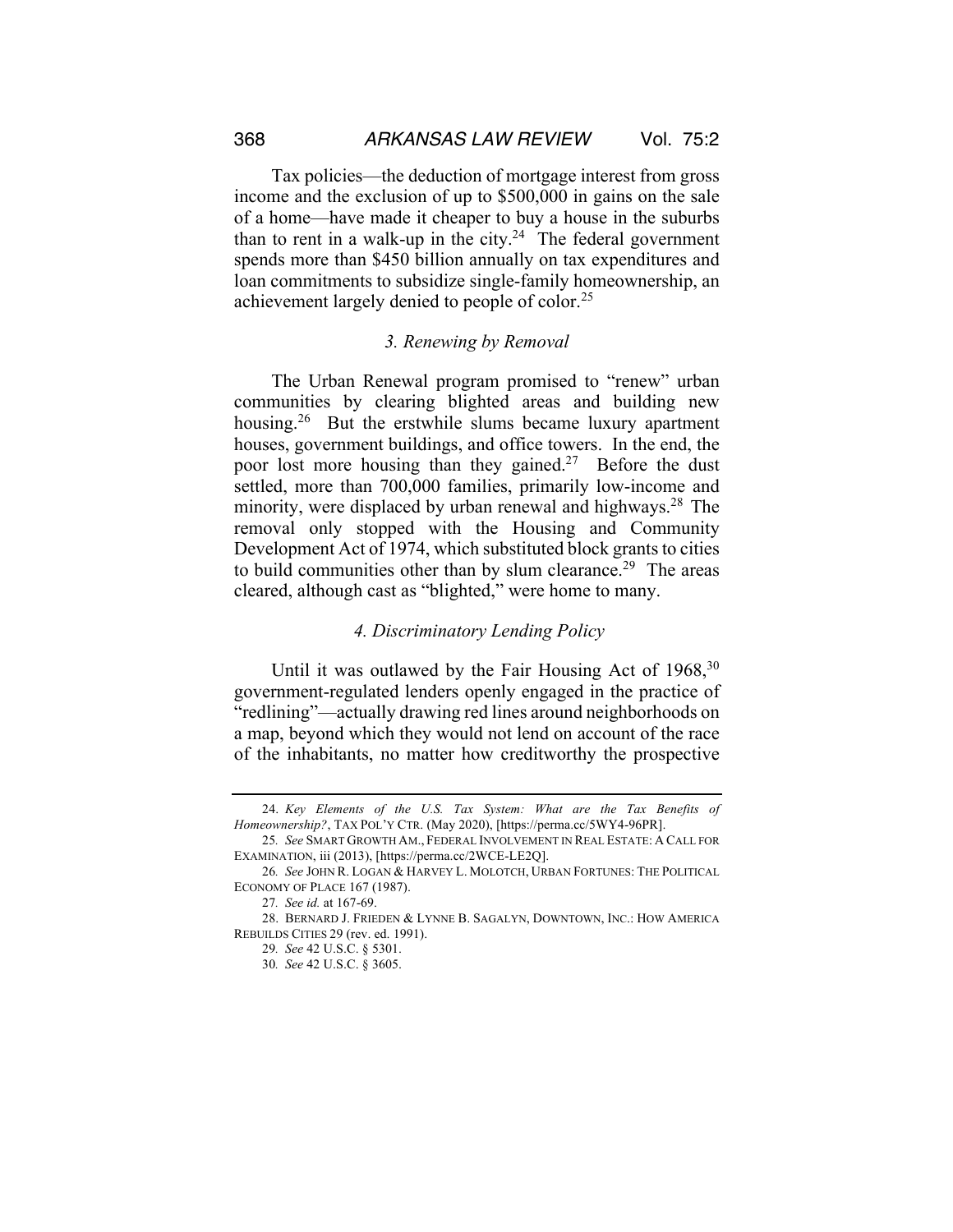borrowers.31 These same banks took deposits from the community outside their lending circle.32 It was a vicious cycle banks refusing to lend on the asserted ground that in default, the collateral would be insufficient, the inability of homeowners to obtain loans leading to deferred upkeep and repair, leading to lower property values, and back to insufficient value to collateralize a loan.

Private lenders were not the only ones mapping out the races. In fact, the federal government, under the Home Owners Loan Corporation ("HOLC"), a depression era agency created to rescue defaulting property owners from default, drew its own race maps.<sup>33</sup> HOLC determined eligibility for government loans based on what zone the prospective borrower lived in. $34$  Red zones indicated "hazardous" neighborhoods where lending was discouraged because the area had been "infiltrated" by black people.35 At the other end of the spectrum were the green zones, deemed the "best" places, because they were entirely segregated.<sup>36</sup> Yellow and blue were in between with varying threats of "infiltration."37 Tying property worth to the racial composition of the neighborhood denied the wealth-generating power of homeownership and would dictate health and economic outcomes for decades. The Federal Housing Administration ("FHA"), created to provide mortgage insurance for borrowers of modest income, based official lending policy on HOLC maps and required race-restrictive covenants in property it insured to keep communities segregated.38

<sup>31.</sup> Raymond H. Brescia, *Subprime Communities: Reverse Redlining, the Fair Housing Act and Emerging Issues in Litigation Regarding the Subprime Mortgage Crisis*, 2 ALB. GOV'T L. REV. 164, 179 (2009).

<sup>32</sup>*. See* 12 U.S.C. § 2901.

<sup>33.</sup> Amy E. Hillier, *Redlining and the Homeowners' Loan Corporation*, 29 J. URB. HIST. 394, 394-95 (2003).

<sup>34</sup>*. See* Sarah L. Swan, *Discriminatory Dualism*, 54 GA. L. REV. 869, 879 (2020).

<sup>35</sup>*. Id.* at 880.

<sup>36</sup>*. See id.* at 879-80.

<sup>37</sup>*. See id.* at 880.

<sup>38</sup>*. See* Hillier, *supra* note 33, at 414; FED. HOUS. ADMIN., UNDERWRITING MANUAL para.  $980(3)(g)$  (1938) (stating that restrictive covenants should prohibit "the occupancy of properties except by the race for which they are intended"); Shelby D. Green, *The Search for a National Land Use Policy: For the Cities Sake*, 26 FORDHAM URBAN L.J. 69, 78, 85-86 (1998).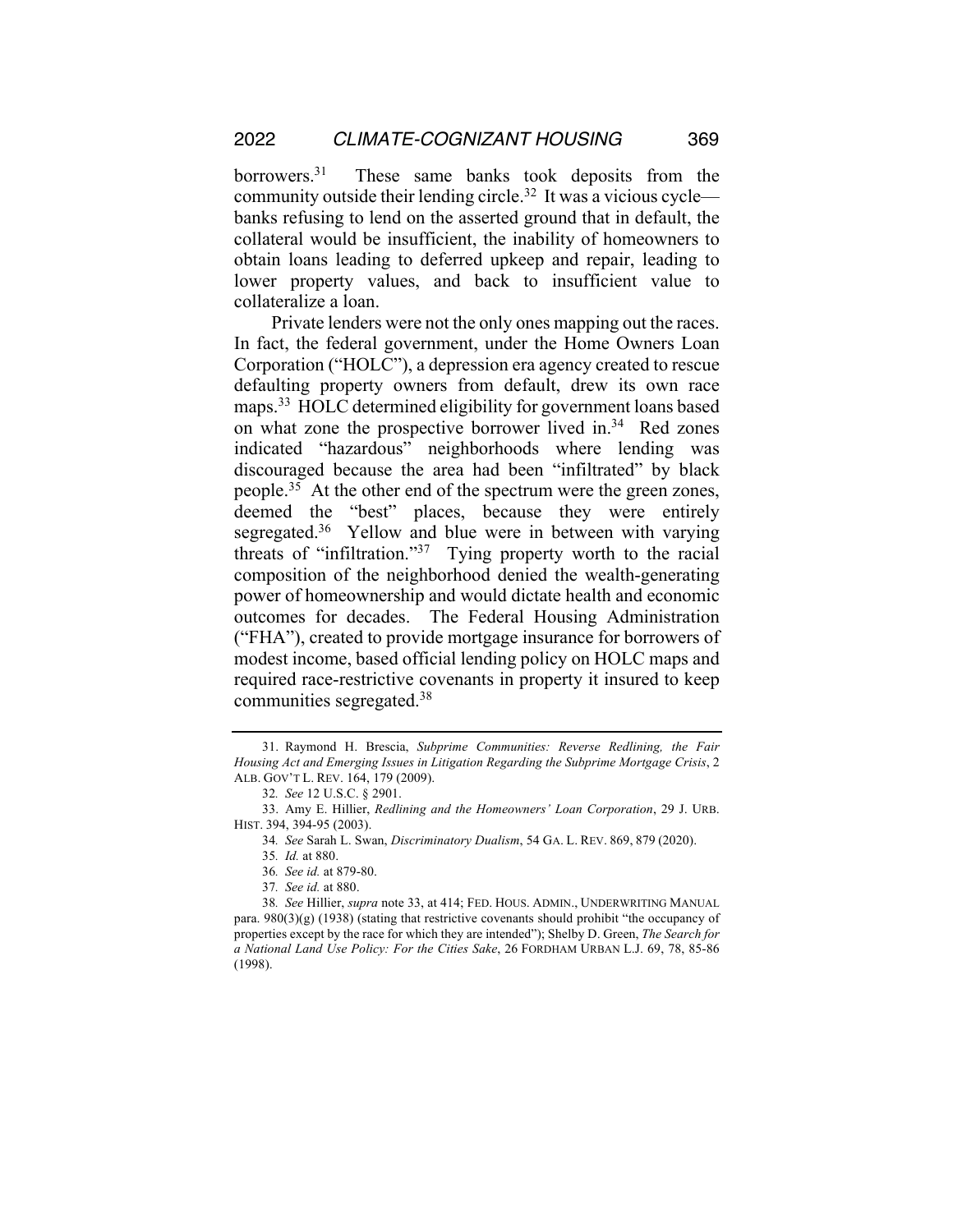#### *5. Bleak Houses in the Projects*

Federal government housing programs were not administered in ways that were supportive of community and thriving. So as not to compete with private developers, public housing could not be elaborate,<sup>39</sup> but just a basic structure—some said they were designed to look like prisons.<sup>40</sup> Originally, the structures were three and four-story brick buildings with grassy courts, then row houses during the war, then the monolithic highrise towers. High-rises were less expensive, and proponents claimed they left more room on the ground for children to play.<sup>41</sup> Poor construction and poor maintenance led to infamous "projects" like Cabrini-Green Chicago.<sup>42</sup>

Public housing policy has undergone many permutations in the last half century—from direct support for construction, to destruction of high rises, to direct payments to would-be tenants.43 Now, housing-choice vouchers are given to renters of moderate income to enable them to go into the market to find housing.<sup>44</sup> There are persistent shortfalls in these budgets and the holders are often met with anti-voucher policies.<sup>45</sup>

#### **III. MOATS AND WALLS BY LOCAL ZONING**

While now subject to challenge under the Fair Housing Act of 1968,46 under both intentional discrimination and impact theories,47 discriminatory government policies and exclusionary

<sup>39.</sup> Low Rent Housing Program, 42 U.S.C. § 1437(a).

<sup>40.</sup> Gordon Cavanaugh, *Public Housing: From Archaic to Dynamic to Endangered*, 14 J. AFFORDABLE HOUS. & COMMUNITY DEV. L. 228, 228 (2005); *see also* OSCAR NEWMAN, U.S. DEP'T OF HOUS. & URBAN DEV., CREATING DEFENSIBLE SPACE 20 (1996) (criticizing the "highrise superblock" housing as not conducive to healthy living).

<sup>41</sup>*. See* OSCAR NEWMAN, DEFENSIBLE SPACE 4 (1973).

<sup>42</sup>*. See generally* Emily Magnusen, *The Fight to Stay at Cabrini-Green*, 16 PUB. INT. L. REP. 176, 177 (2011).

<sup>43</sup>*. See* Newman, *supra* note 40, at 9-12.

<sup>44</sup>*. See* Cavanaugh, *supra* note 40, at 233.

<sup>45</sup>*. See* Teresa Wiltz, *Getting a Section 8 Voucher Is Hard. Finding a Landlord Willing to Accept It Is Harder*, STATELINE (Aug. 31, 2018), [https://perma.cc/9H9T-EZFT].

<sup>46.</sup> 42 U.S.C. § 3603.

<sup>47.</sup> Texas Dep't of Housing & Cmty. Affs. v. Inclusive Comtys., Inc., 576 U.S. 519, 545-46 (2015).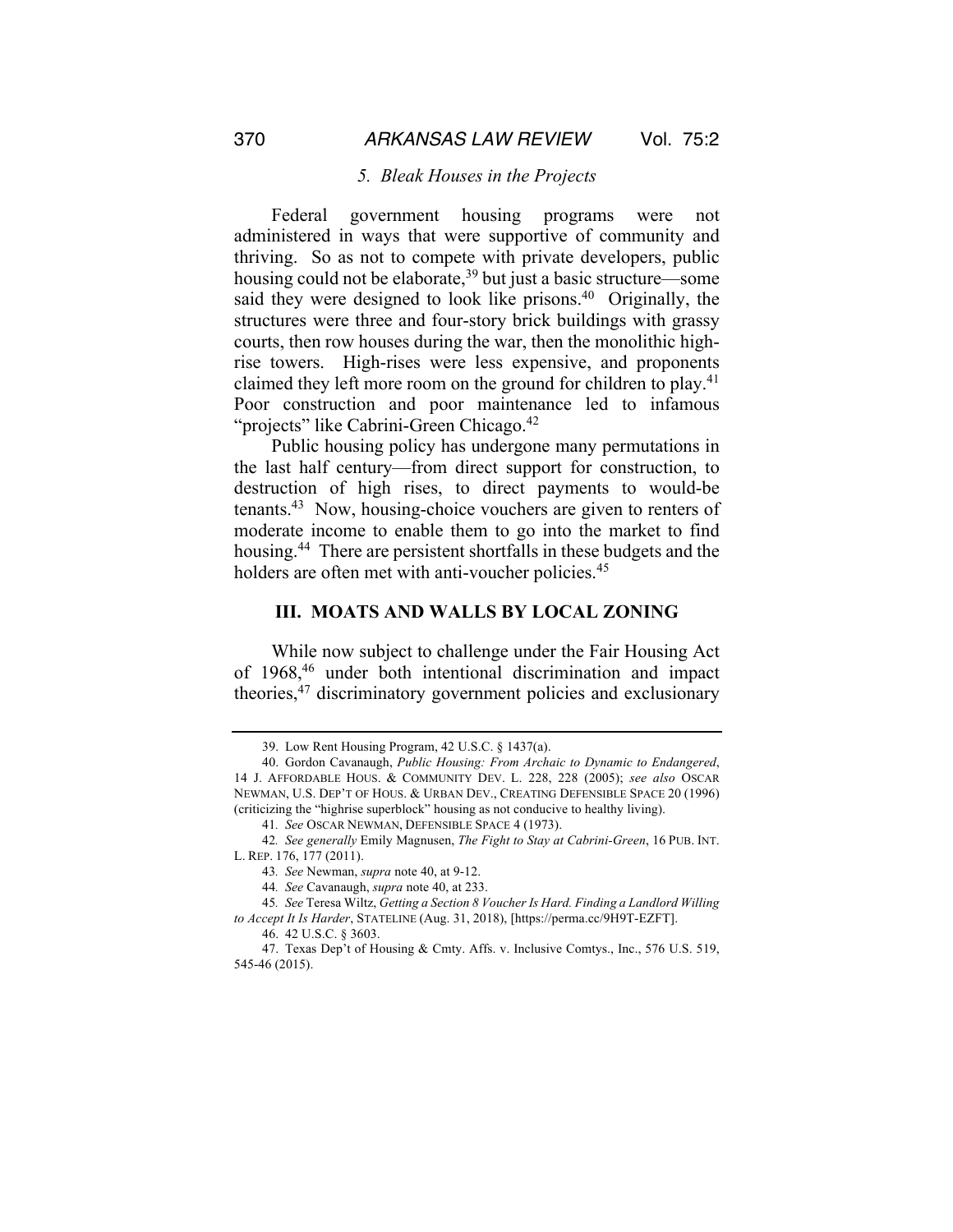zoning ordinances continue to determine where and how the poor and vulnerable live. Before enactment of the Standard State Zoning Enabling Act in 1922, a few states had enacted some limits on land use, such as on height, but most governments relied upon common law nuisance to address noxious and incompatible uses in proximity of each other.<sup>48</sup> But nuisance law, by definition, was a reactive measure. The adoption of zoning ordinances allowed local governments to proactively avoid land use harms and create communities thought to be desirable.

In *Village of Euclid v. Ambler Realty Co*., the Supreme Court affirmed the general validity of zoning ordinances aimed at segregating various land uses in a town plan.<sup>49</sup> The result was "Euclidean" zoning, under which local governments could permissibly separate single-family and duplex developments from multifamily apartment buildings.<sup>50</sup> In hailing the high social value in single-family homes, the Court also branded other forms of housing—particularly, the apartment building and its residents, as "parasite $[s]$ " to be controlled.<sup>51</sup> Chillingly, the Court accused apartment houses of:

Sometimes. . . destroying the entire section for private house purposes . . . monopolizing the rays of the sun which otherwise would fall upon the smaller homes . . . . [T]he apartment house is a mere parasite, constructed in order to take advantage of the open spaces and attractive surroundings created by the residential character of the district.<sup>52</sup>

The Court went on to recount the many evils of multi-unit developments—they brought noise and traffic; they destroyed open space; they threatened the safety of children.<sup>53</sup> Under this conception, apartment living took on the character of a nuisance.

<sup>48</sup>*. See* Andrew Auchincloss Lundgren, *Beyond Zoning: Dynamic Land Use Planning in the Age of Sprawl*, 11 BUFF. ENV'T. L.J. 101, 125 (2004).

<sup>49.</sup> Village of Euclid v. Amber Realty Co., 272 U.S. 365, 375 (1926).

<sup>50</sup>*. See id.* at 394-95.

<sup>51</sup>*. Id.* at 394.

<sup>52</sup>*. Id*.

<sup>53</sup>*. See id.*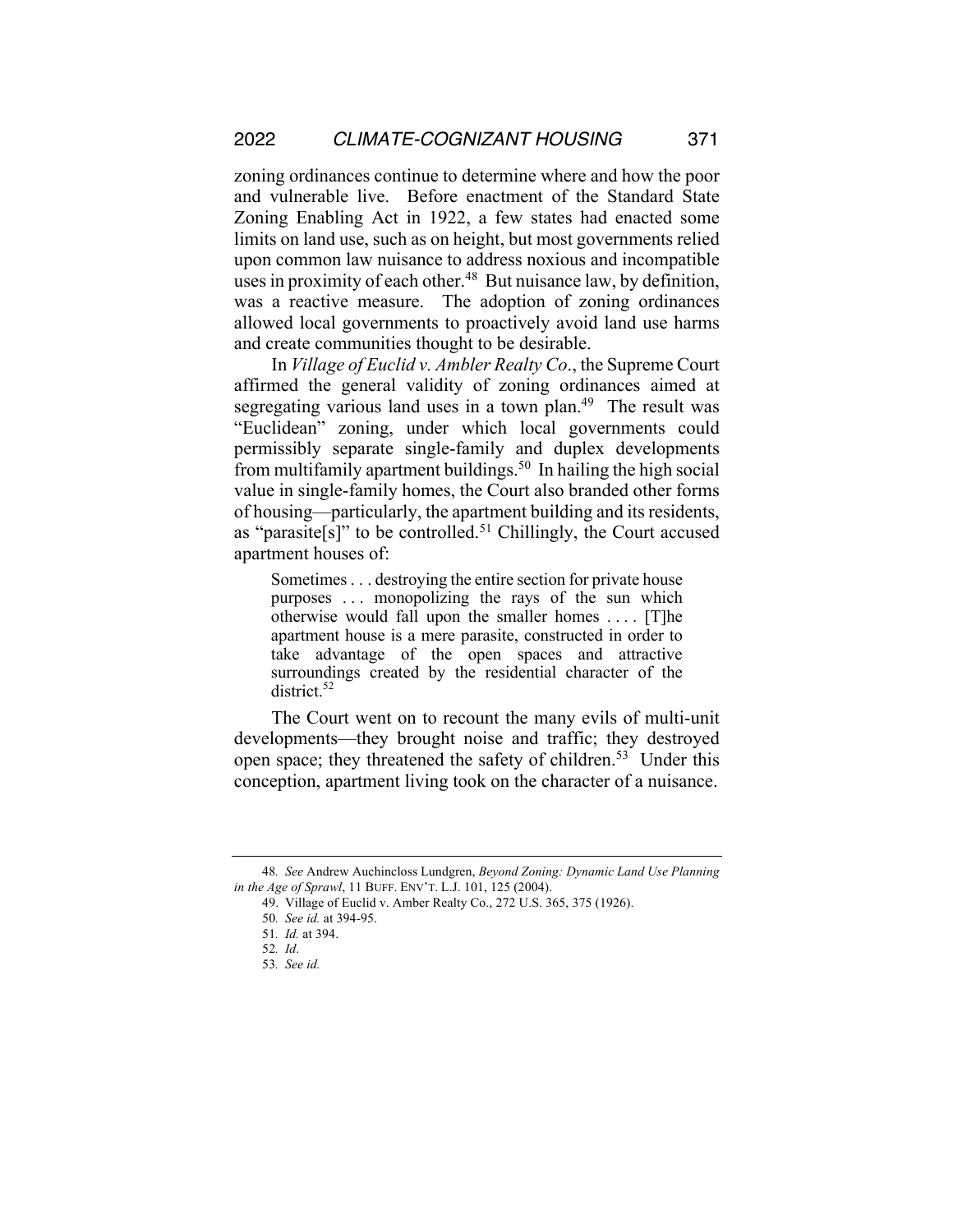372 *ARKANSAS LAW REVIEW* Vol. 75:2

#### **A. The Forms of Local Land Use Controls**

Even as apartment dwellers desired sun for their children too, Euclidean zoning has kept a strong hold on access to that sun. The control mechanisms are as varied and preclusive as the Great Wall. They relegate those on the other side to blight and darkness.

#### *1. Zoning Harms*

## a. Supply

Regulations that set minimum lot sizes, sometimes as much as ten-acres, and floor area ratio limits, determine the volume of housing construction that occurs.<sup>54</sup> While few now would complain about setting aside areas for forests or open-space, at the same time, residential density caps, height restrictions, and the relative allocation of developable space for single-family detached homes relative to that for these and for other forms of housing—including apartment buildings, and mobile and manufactured homes—decrease housing supply, even in times of great need.55 Minimum frontage setbacks, minimum street widths, sidewalk requirements, and curb and gutter requirements mean less land available for construction. With the requirements of new infrastructure (roads, mass transit, minimum parking, water supply and wastewater treatment facilities, schools, and libraries), housing development can become all but impossible.<sup>56</sup>

Growth controls,<sup>57</sup> which variously establish "urban districts," "growth-management" areas, and "urban growth boundaries,"58 control housing supply by limiting the number of

<sup>54.</sup> Robert C. Ellickson, *Zoning and the Cost of Housing: Evidence from Silicon Valley, Greater New Haven, and Greater Austin*, 42 CARDOZO L. REV. 1611, 1623-24 (2021).

<sup>55.</sup> The Mount Laurel saga best illustrates this. *See id.* at 1627 n.61.

<sup>56</sup>*. Id.* at 1614-17.

<sup>57.</sup> Green, *supra* note 3, at 80, 82.

<sup>58</sup>*. See generally* Gabor Zovanyi, *The Role of Initial Smart Growth Legislation in Advancing the Tenets of Smart Growth*, 39 URB. LAW. 371, 372-73, 389 (2007) (discussing the emergence of growth management laws to confront some of the pernicious effects of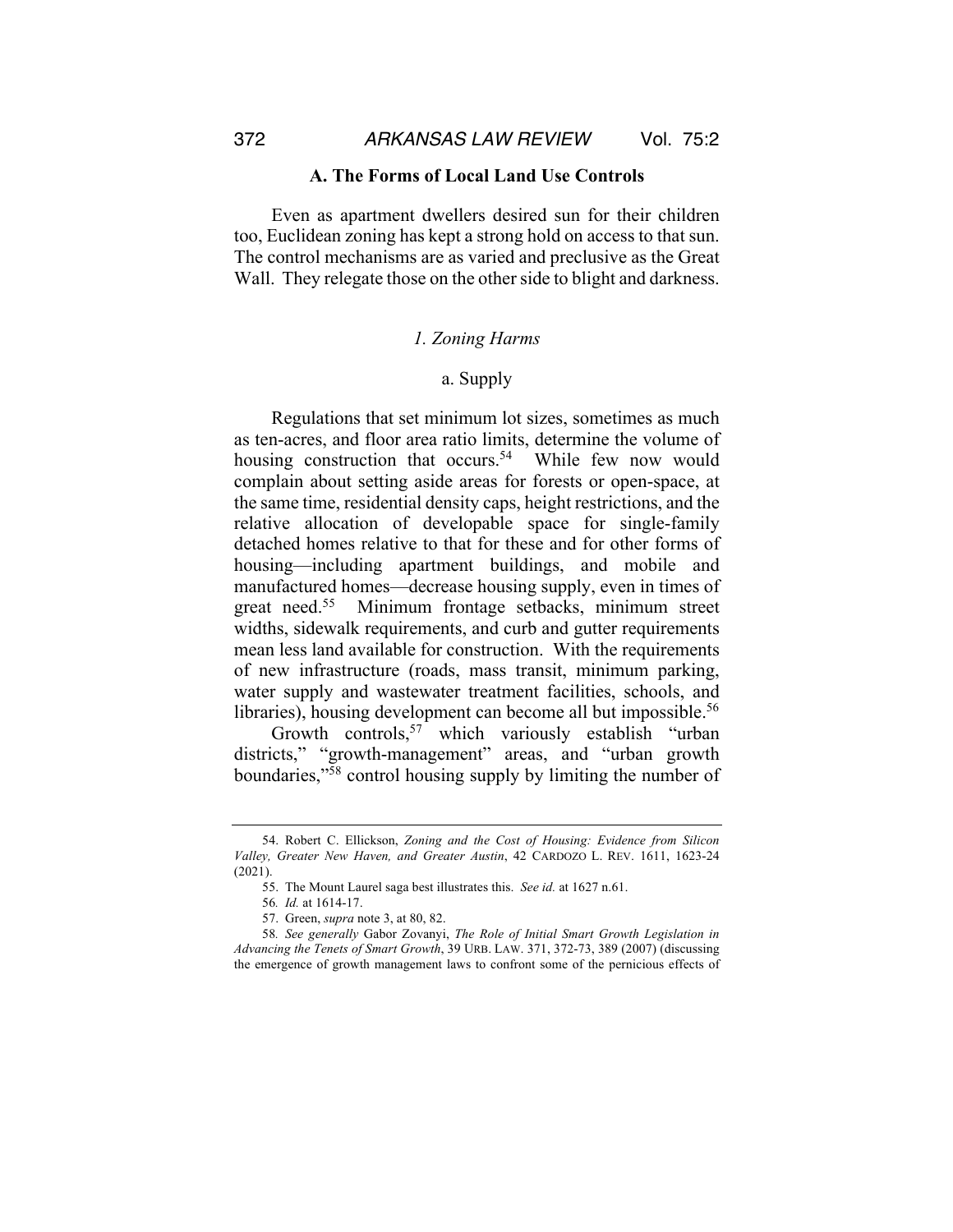building permits that are issued over a particular period, although they may also limit the extension of urban services and facilities (roads, sewers, and water supply) outside of the boundaries. 59 While smart growth is an effective technique for sustainability directing the rate, direction and location of development, controlling sprawl, and protecting open and green spaces $60$ —it might be exposed as a pretext for excluding undesirable populations.<sup>61</sup>

## b. Cost

Not all land use control measures are required for health and safety, but all result in higher housing costs. $62$  Some of the costs are obvious—large lots and large homes cost more than smaller ones. The imposition of street-width minima requirements for more setbacks cause prices to increase by nearly 8%.<sup>63</sup> Limits on building height will increase the marginal cost of construction, driving some builders out of the market.<sup>64</sup> Some costs are more hidden, but nonetheless impactful—prohibitions on types of housing deemed inferior, however well-crafted or aesthetically designed, such as mobile and manufactured homes and tiny houses, <sup>65</sup> eliminate these forms as affordable choices.

unconstrained growth, the environmental degradation of sprawl, and loss of community character).

<sup>59</sup>*. See* Robert L. Liberty, *Rising to the Land Use Challenge: How Planners and Regulators Can Help Sustain Our Civilization*, 38 VT. L. REV. 251, 261 (2013).

<sup>60</sup>*. Id.* at 269-70. *See also* Associated Home Builders v. Livermore, 557 P.2d 473, 489 (Cal. 1976) (upholding a growth control ordinance that contained specific milestones for relief from the controls, rejecting assertions that growth control exceeded police powers); Golden v. Planning Bd., 285 N.E.2d 291, 304-305 (Cal. 1972) (upholding phased growth as a valid zoning purpose).

<sup>61</sup>*. See* S. Burlington Cnty. NAACP v. Twp. of Mount Laurel, 456 A.2d 390, 410, 413, 418-19, 490 (N.J. 1983).

<sup>62.</sup> Ellickson, *supra* note 54, at 1614-15.

<sup>63.</sup> John M. Quigley & Larry A. Rosenthal, *The Effects of Land Use Regulation on the Price of Housing: What Do We Know? What Can We Learn?*, 8 CITYSCAPE: J. POL'Y DEV. & RSCH. 69, 88 (2005).

<sup>64</sup>*. Id.* at 89.

<sup>65.</sup> Lisa T. Alexander, *Community in Property: Lessons from Tiny Home Villages*, 104 MINN. L. REV. 385, 452-454 (2019).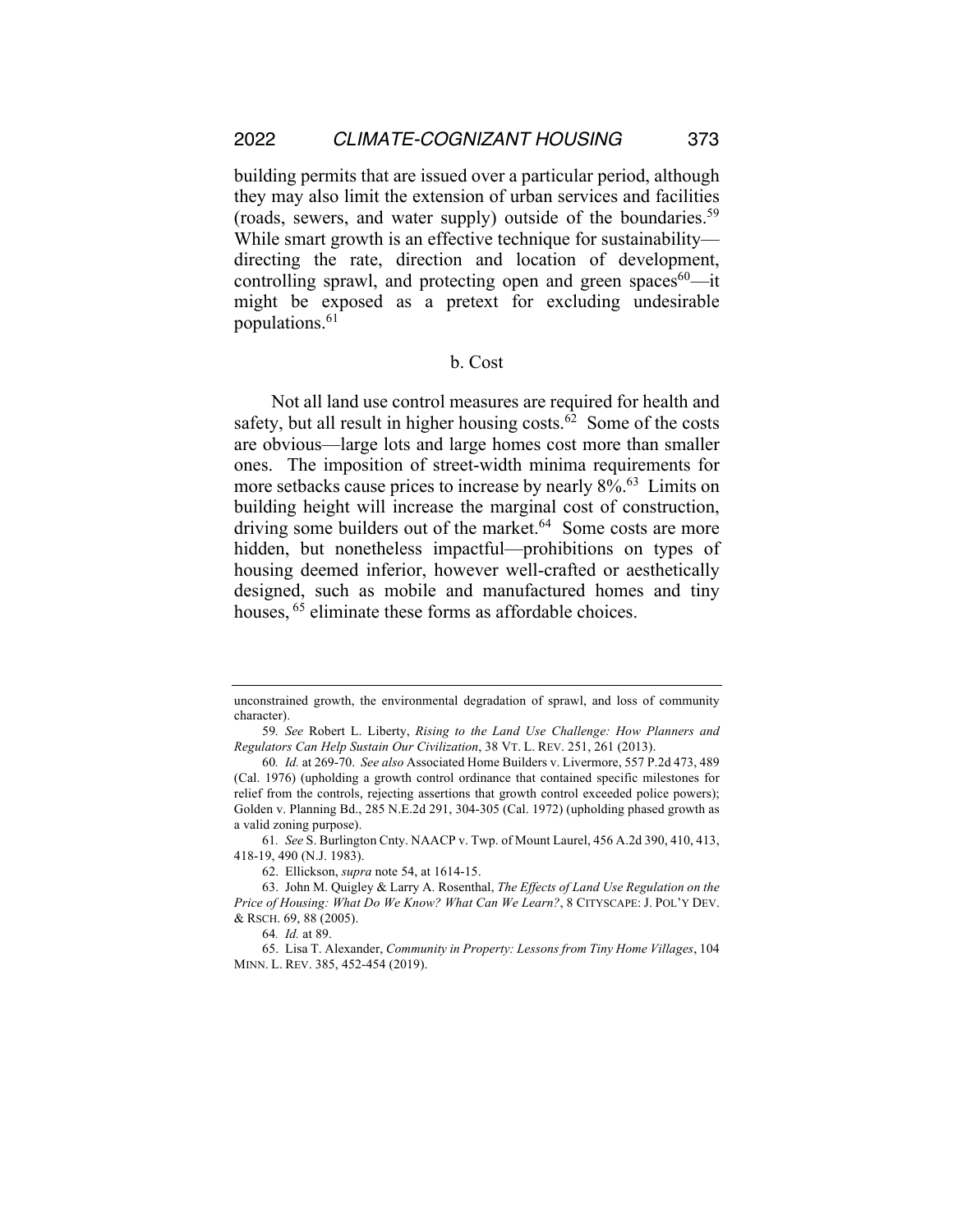#### c. Community

Zoning ordinances operate as monopoly power over local development and local governments acting strategically. They operate perniciously by excluding large sectors of the population from the human and political amenities of society. That is to say that town residents, through zoning legislation, exercise total control over growth and reject projects they fear will bring losses in utility, financial, or quality of life. By the seemingly absolute preference for property values over inclusion,<sup>66</sup> housing developers and local government leaders create communities that are segregated by race and income.<sup>67</sup>

## **IV. PROPOSALS FOR EQUITY AND EFFICIENCY IN HOUSING CONSTRUCTION**

The twin imperatives of climate change and social justice are driving new initiatives for community design. Building communities that are inclusive must be premised upon equitable development, of which housing construction is at the center. Efficient and equitable communities, along with the houses that define them, can be imagined and should be constructed. Builders, planners, and residents must align to achieve desirable quantity, quality, and affordability to meet the variety of housing needs and support for all categories of people.

## **A. "The first thing we do, let's kill all the [exclusionary zoning]."68**

<sup>66</sup>*. See* JESSICA TROUNSTINE, SEGREGATION BY DESIGN: LOCAL POLITICS AND INEQUALITY IN AMERICAN CITIES 19, 34-36 (2018) (arguing that "white property owners turned to suburbanization as their primary mechanism for protecting property values").

<sup>67</sup>*. See, e.g.*, Mhany Mgmt., Inc. v. Cnty. of Nassau*,* 819 F.3d 581, 588-90 (2d Cir. 2016); Huntington Branch, NAACP v. Town of Huntington, 844 F.2d 926, 935, 937 (2d Cir. 1988) ("[Facially neutral] rules bear no relation to discrimination upon passage, but develop into powerful discriminatory mechanisms when applied . . . . The discriminatory effect of a rule arises in two contexts: adverse impact on a particular minority group and harm to the community generally by the perpetuation of segregation.").

<sup>68.</sup> WILLIAM SHAKESPEARE, HENRY VI part 2, act 4, sc. 2, l, 77.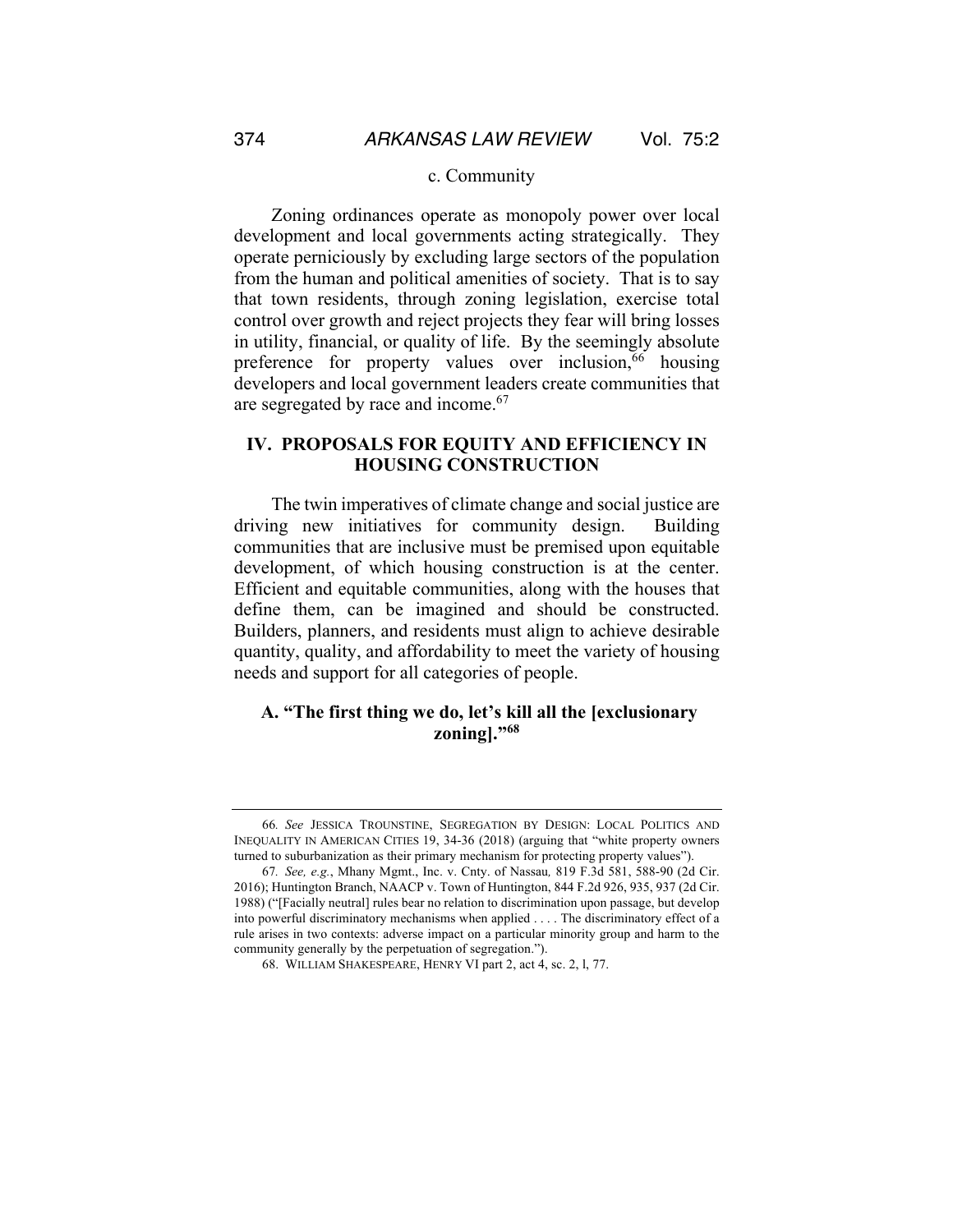A few jurisdictions, namely California, Oregon and the city of Minneapolis, have already made the giant step of outlawing single-family zoning.<sup>69</sup> These moves must be supplemented by improved inclusionary zoning, both with incentives (density bonuses, variances, fee reductions, or waivers) and mandatory requirements. Rather than the typical 10% set asides for new developments,<sup>70</sup> there should be one for affordability. A range of housing styles, including tiny homes, and mobile and manufactured homes, must be allowed for people of all income levels, household sizes, and mobility constraints. Allowable density must be increased through use of accessory dwelling units, so long as there is minimum area, and infill development.

#### **B. Building by Design**

Housing construction now encompasses so much more than the physical integrity of structures. Homes must be smart and frugal. They must be oriented toward the sun, away from flooding. They must be designed to resist the strongest of Mother Nature's ravages. They must be resilient. They must not cause harm to the inhabitants or the environment.<sup>71</sup> They are "robust" homes." All manner of regulations and initiatives are being adopted to create these "robust homes," from greenhouse gas ("GHG") reduction targets to water conservation measures.<sup>72</sup> Energy targets will hopefully be met through decreased reliance on fossil fuels, greater exploitation of clean energy, and energy

<sup>69.</sup> Henry Graber, *You Can Kill Single-Family Zoning, but You Can't Kill the Suburbs*, SLATE (Sept. 17, 2021), [https://perma.cc/CJW5-4R5N]. California also now allows up to ten dwelling units per parcel, provided the parcel is located in either a transit rich area or an urban infill site. CAL. GOV'T CODE § 65913.5 (West 2022). The ordinance, however, must set a height limit. *Id.*

<sup>70.</sup> David L. Callies, *Mandatory Set-Asides as Land Development Conditions*, 43 URB. LAW. 307, 320 (2011).

<sup>71</sup>*. See* Candace Jackson, *Lessons from Ultimate Safe Houses*, WASH. POST (Nov. 1, 2012), [https://perma.cc/CG9U-ZERQ].

<sup>72</sup>*. See U.S. State Greenhouse Gas Emissions Targets*, CTR. FOR CLIMATE & ENERGY SOLS. (Mar. 2021), [https://perma.cc/BM9Y-6XH3]. *See generally* KARL S.COPLAN ET AL., CLIMATE CHANGE LAW (2021).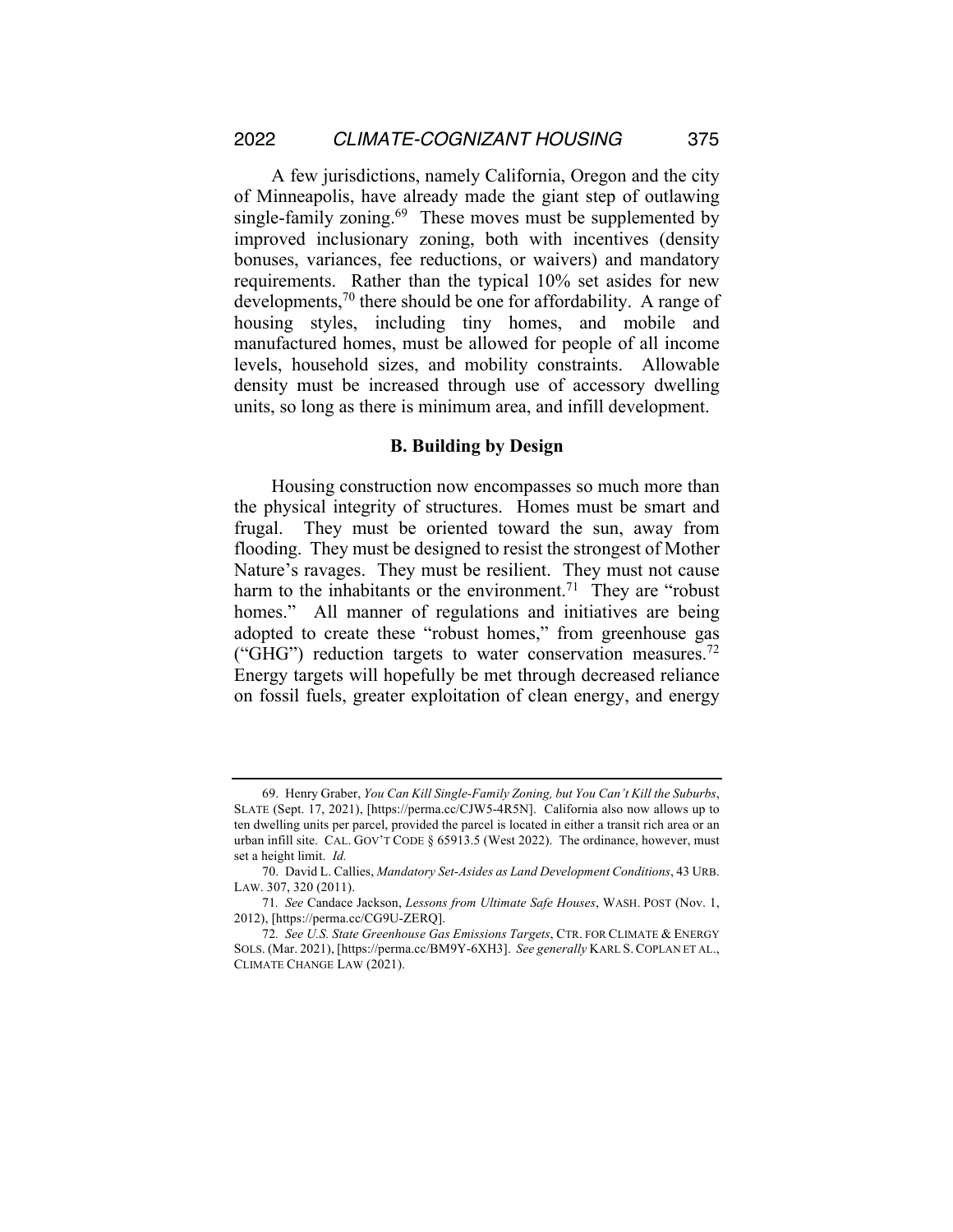conservation.73 Solar energy is supported through zoning measures that allow the placement of solar panels in places heretofore off-limits.<sup>74</sup> Geothermal energy, which harnesses heat from the ground to both heat and cool homes, is being urged.75

#### *1. The Interplay Between Robustness, Affordability, and Equity*

Not all types of structures are suitable for all areas, and not all building inventions are essential for sustainability. Accessible and affordable communities can be built to be green and aesthetically eye-catching, to have low carbon impacts, and to be productive. Constructing this "robust home" will come with costs—costs of the design, its features, materials, mechanics, new infrastructure, and new administrative teams. While I have previously written about the direct and indirect costs of the efficiency and resiliency inventions being employed by cities,<sup>76</sup> building the "robust home" is not entirely antithetical to the "affordable" home. Efficiency and resiliency inventions can be incorporated within housing that is accessible. Existing structures can be retrofitted to be energy passive and strong. The cost of a high-performance home<sup>77</sup> is estimated to be 3 to 20% higher than the cost to build according to code,<sup>78</sup> but the annual and lifetime

<sup>73</sup>*. See generally* Kelly Trumbull, et al., *Progress Toward 100% Clean Energy: In Cities & States Across the U.S.*, UCLA LUSKIN CTR. FOR INNOVATION (Nov. 2019), [https://perma.cc/U47Q-PGJ8].

<sup>74.</sup> For example, the city of Hartford, Connecticut allows free-standing solar panels on historic properties. *City of Hartford: Guidelines for Solar on Historic Properties*, WORDPRESS (2017), [https://perma.cc/G74Z-ZMSB].

<sup>75</sup>*. See Geothermal Energy Factsheet*, CTR. FOR SUSTAINABLE SYSTEMS UNIV. OF MICHIGAN (Sept. 2021), [https://perma.cc/8C8W-9ZRU]. For some resources on alternative energy, see the Center for Sustainable Systems. *U.S. Renewable Energy Factsheet*, CTR. FOR SUSTAINABLE SYSTEMS UNIV. OF MICHIGAN (Sept. 2021), [https://perma.cc/XL3N-SPL6].

<sup>76.</sup> Green, *supra* note 9, at 554-56; Green, *supra* note 3, at 96-97.

<sup>77.</sup> The High-Performance Building Council adopted the following definition: "Highperformance buildings, which address human, environmental, economic and total societal impact, are the result of the application of the highest level design, construction, operation and maintenance principles—a paradigm change for the built environment." NAT'L INST. OF BLDG. SCIS., ASSESSMENT TO THE U.S. CONGRESS AND U.S. DEPARTMENT OF ENERGY ON HIGH PERFORMANCE BUILDINGS 5 (2008), [https://perma.cc/L9JS-96UY].

<sup>78.</sup> Mike Beirne, *Jim Nostedt on How High Performance Can Beat Code-Built Homes on Price*, PRO BUILDER (Jan. 7, 2021), [https://perma.cc/2JGM-69JV]. Yet, the Total Cost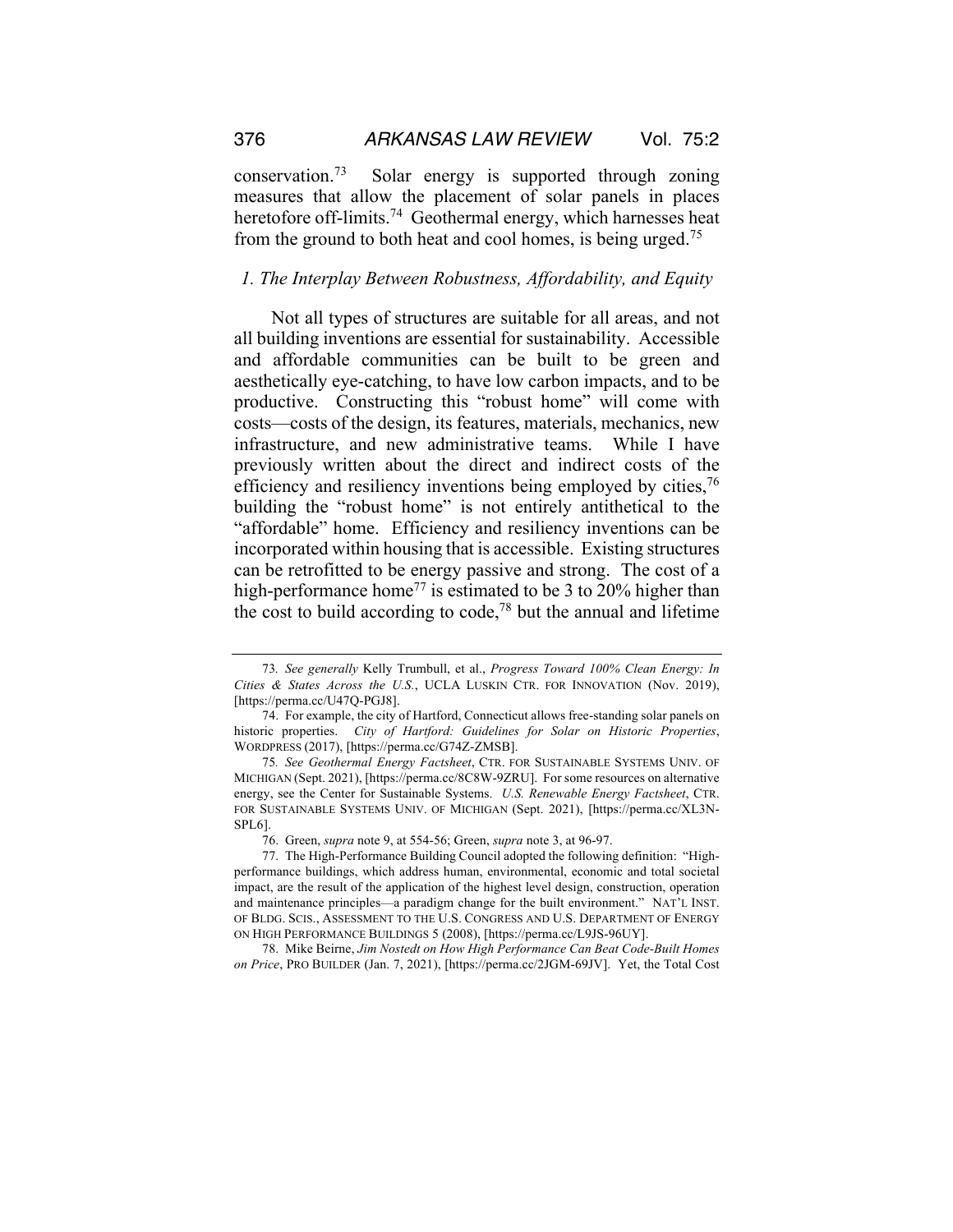energy savings are enormous.<sup>79</sup> The passive home may cost 5 to  $10\%$  more to build than the equivalent sized code-built home,  $80$ but it can produce over  $80\%$  reduction in energy costs.<sup>81</sup> Structural additions, such as green or cool roofs, can reduce stormwater runoff by 50 to  $90\%$ <sup>82</sup> while also reducing air conditioning needs from 10 to 30%.83 However, they can add to the cost of new construction, and adding them to existing buildings may require fortifications. $84$  Solar rooftop installations may result in an average annual savings of \$1,000 in energy costs.85

In addition, non-structural techniques can be employed to keep the costs of construction down, including optimizing the use of the building site to maximize solar gains in winter months with careful design, this could produce up to 50% savings in energy costs, enabling the reduction in the thickness of insulation, and thus reducing construction costs.86 Compact buildings reduce the ratio of the exterior surface area to the floor area, thus reducing energy consumption.87

## *2. Intentional Communities*

81. Beirne, *supra* note 78.

82. Urban Green Council & The Nature Conservancy, *NYC's Sustainable Roof Laws*, URBAN GREEN COUNCIL 1, 3 (Dec. 2019), [https://perma.cc/BW2Y-KEAD] [hereinafter UGC Policy Brief].

83*. Id.*

84. Green, *supra* note 9, at 554-55.

85. UGC Policy Brief, *supra* note 82, at 3. *See generally Multifamily Green Financing*, FANNIE MAE, [https://perma.cc/K24T-WEND] (last visited Mar. 31, 2022) (providing lower interest rate, additional loan proceeds, and a free energy and water audit).

86. Natalie Leonard, *Can Building a Passive House Cost the Same as a Code-Built Home?*, PRO BUILDER (Feb. 24, 2020), [https://perma.cc/624N-YGU3].

87*. Id.* 

of Building Ownership ("TCBO") is estimated at 30 to 40% lower. *Id.* TCBO is an "analysis builders and architects can use during the design phase of new construction or remodeling projects to help clients compare the up-front cost of a high-performance home, and the operating cash savings they can realize over the long term, with a minimum code-compliant building." *Id.* (emphasis omitted).

<sup>79</sup>*. The ROI of a High-Performance Home*, CLARUM HOMES (Apr. 1, 2019), [https://perma.cc/H2Q5-C9NU].

<sup>80.</sup> Mike Beirne, *Tessa Smith on Accessible Career Paths and Passive Home Building*, PRO BUILDER (Feb. 8, 2018), [https://perma.cc/BD4M-22ZW].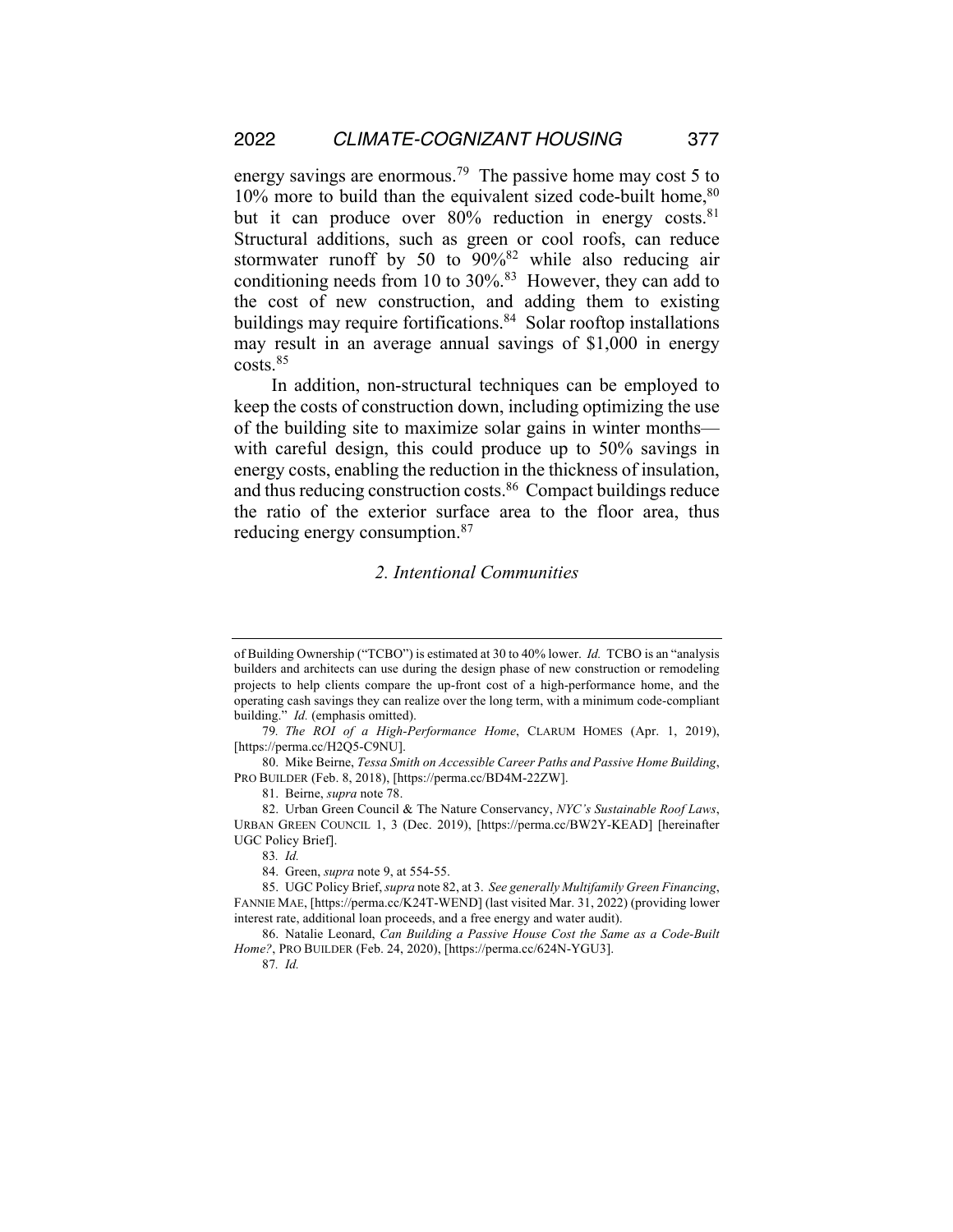Historically, builders have played an enormous role in creating communities—from Levittown<sup>88</sup> to the Tejon Ranch.<sup>89</sup> The impetus for these communities is mixed, perhaps to meet a perceived societal need (GI's returning from the war in the case of Levittown), or pursuant to some master plan of social engineering—keeping the classes separate (the racial covenants also in the case of Levittown). Whatever the reason, the result was a state of affairs that had little regard for social and economic equity or the environment.<sup>90</sup>

Green and affordable construction requires an integrated design process, with a consideration of not only the structural components, but also the social impacts. Builders of structures and builders of society must embrace a shared vision about common ends. Homebuilders create *structures* for living and city administrators and planners build *communities* for living. Housing and all kinds of developments must be preceded by community health and well-being assessments. There must be regard for displacement and gentrification. Physical orientation of the community should encourage personal interaction between neighbors, walks, and child play in open spaces.  $91$ 

<sup>88.</sup> Witold Rybczynski, *Why Can't We Build an Affordable House?*, WILSON Q., Summer 2008, at 16, [https://perma.cc/T7CZ-H5ZX].

<sup>89.</sup> Nina Agrawal, *Supervisors OK 19,000-home development at Tejon Ranch*, L.A. TIMES (Dec. 11, 2018), [https://perma.cc/597J-2C2D]; *see also* KENNETH T. JACKSON, CRABGRASS FRONTIER: THE SUBURBANIZATION OF THE UNITED STATES 135 (Oxford U. Press, 1985) ("[R]eal-estate specialists were more active in the city building process than anyone else. The theory that early suburbs just grew, with owners 'turning cowpaths and natural avenues of traffic into streets,' is erroneous. Subdividers lobbied with municipal governments to extend city services, they pressured streetcar companies to send tracks into developing sections, and they set the property lines for the individual homes.").

<sup>90</sup>*. See* Erin Blakemore, *How the GI Bill's Promise was Denied to a Million Black WWII Veterans*, HISTORY (Apr. 20, 2021), [https://perma.cc/Z49T-RTQ9]; JACKSON, *supra* note 89, at 208. As developers created subdivisions, they made them exclusive by racial covenants. *See* Catherine Silva, *Racial Restrictive Covenants History: Enforcing Neighborhood Segregation in Seattle*, SEATTLE CIVIL RTS. & LAB. HIST. PROJECT (2009), [https://perma.cc/9457-FQHK].

<sup>91.</sup> "Green Beyond the Building, incorporates good neighborhood development principles using LEED ND, Earth Craft Communities, [and] other community certification programs . . . ." Carl Seville, *"Blueprint for Greening Affordable Housing*", GREEN BLDG. ADVISOR (Aug. 4, 2020) (citing WALKER WELLS & KIMBERLY VERMEER, BLUEPRINT FOR GREENING AFFORDABLE HOUSING, REVISED EDITION (Island Press, 2020), [https://perma.cc/U9BC-334Q]).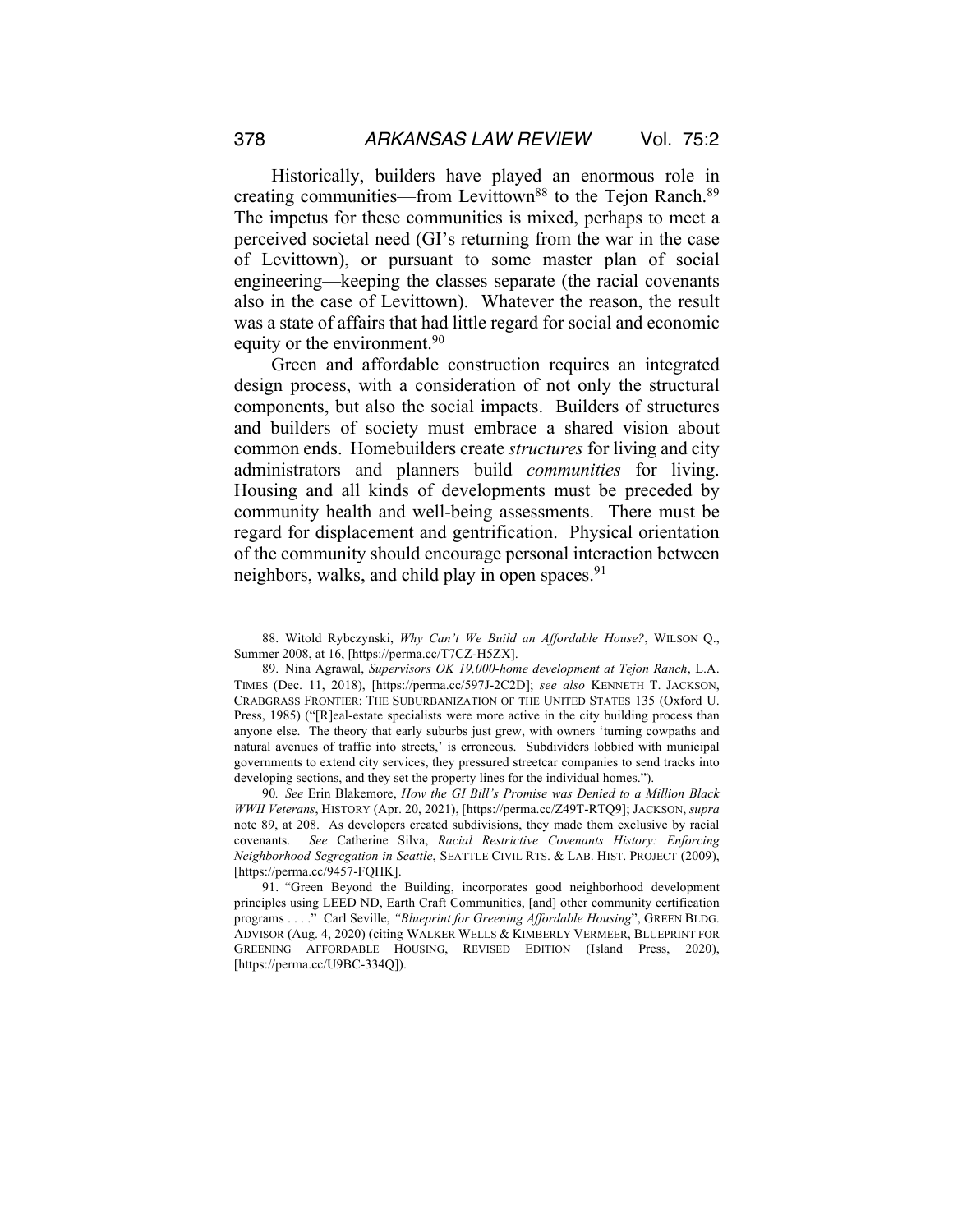#### a. Tools for the Conceived Community

Compact building design uses less land and resources and is more efficient. It preserves open space and trees for their beauty and carbon-absorbing effects. Infill development raises density by using existing infrastructure and reduces construction costs. Reductions in paved areas for streets, alleys, and parking (by for example, 50%, with 15% of the land being developed as opposed to the standard 22 to  $27\%$ <sup>92</sup> and using pervious materials will save costs and reduce the heat-island effect. Narrower streets and wider sidewalks on only one side of the street will be conducive to walking and community interaction.

The orientation of homes should be calibrated to the environment—views, the presence of mountains, the prevailing direction of snowfall and drifts, the direction of wind in winter and cooling breezes in summer, and the direction of water drainage. During construction, builders should have in place effective waste management programs—to guide the selection of materials and for disposing of waste—both of which can result in savings on the costs of homes.<sup>93</sup>

#### b. Adaptive Reuse

Adaptive reuse of abandoned industrial buildings is a good prospect for resilient and affordable housing. Industrial buildings have strong infrastructure and repurposing them saves the cost of excavation and installing a new foundation. $94$  Retooling old

<sup>92</sup>*. Community and Site Planning for Green Residential Design*, WHOLE BLDG. DESIGN GUIDE (Oct. 10, 2016) (citing SUSTAINABLE BLDGS. INDUS. COUNCIL, BEYOND GREEN GUIDELINES FOR HIGH-PERFORMANCE HOMES (Ryan Colker ed., 6th ed. 2013), [https://perma.cc/K6CT-D6DE]).

<sup>93</sup>*. See* Tom Napier, *Construction Waste Management*, WHOLE BLDG. DESIGN GUIDE (Oct. 2016), [https://perma.cc/VA7P-YHYC].

<sup>94.</sup> Sophie Francesca Cantell, The Adaptive Reuse of Historic Industrial Buildings: Regulation Barriers, Best Practices and Case Studies 18 (May 2005) (Master's thesis, Virginia Polytechnic Institute and State University). Tax benefits include a 20% federal tax credit taken over five years, along with comparable state credits. 26 I.R.C. § 47; *see, e.g.*, ARK. CODE. ANN § 26-51-2204 (2021); LA. STAT. ANN. § 47:6019 (2020); N.D. CENT. CODE ANN. § 40-63-06 (2020). This form of community building also generates economic benefits as the rehabilitation of historic structures has created millions of jobs and generated billions in private investment. *The Greenest Building: Quantifying the Environmental Value*